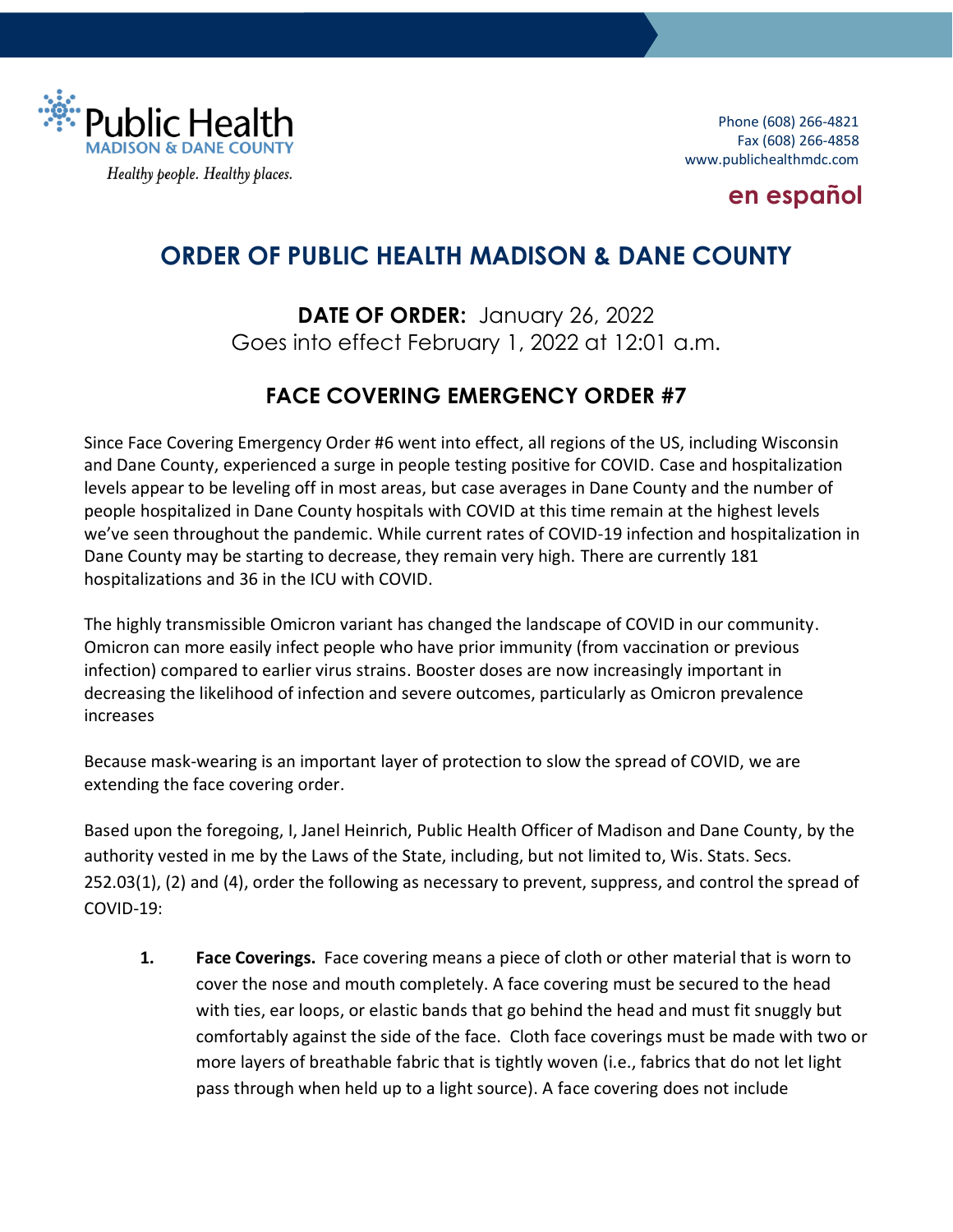bandanas, single layer neck gaiters, face shields, goggles, scarves, ski masks, balaclavas, shirt or sweater collars pulled up over the mouth and nose, or masks with slits, exhalation valves, or punctures.

- **a. Face Covering Required.** Every individual, age two (2) and older, shall wear a face covering when:
	- **i.** In any enclosed space open to the public where other people, except for members of the person's own household or living unit are present.
	- **ii.** Driving or riding in any form of public transportation.
- **b. Exceptions.** Individuals who are otherwise required to wear a face covering may remove the face covering in the following situations:
	- **i.** While eating or drinking.
	- **ii.** When communicating with an individual who is deaf or hard of hearing and communication cannot be achieved through other means.
	- **iii.** While obtaining a service that requires the temporary removal of the face covering, such as dental services.
	- **iv.** While sleeping.
	- **v.** While swimming or on duty as a lifeguard.
	- **vi.** When engaging in work where wearing a face covering would create a risk to the individual, as determined by government safety guidelines.
	- **vii.** When necessary to confirm the individual's identity, including when entering a financial institution.
	- **viii.** When federal or state law or regulations permit the removal of a face covering.
	- **ix.** When actively playing a wind instrument that has a fabric bell cover, or similar cover, that acts as a face covering over the instrument, as long as individuals are spaced at least six (6) feet apart at all times.
	- **x.** When in an enclosed space with individuals who are fully vaccinated. Individuals are fully vaccinated two (2) weeks after their second dose in a 2-dose vaccine series for COVID-19 (such as Pfizer-BioNTech's or Moderna's vaccine) or two (2) weeks after their first dose in a single-dose vaccine series for COVID-19 (such as Johnson & Johnson's Janssen vaccine).
- **c.** The following individuals are exempt from the face covering requirement in Section 1.a. of this Order:

#### Page 2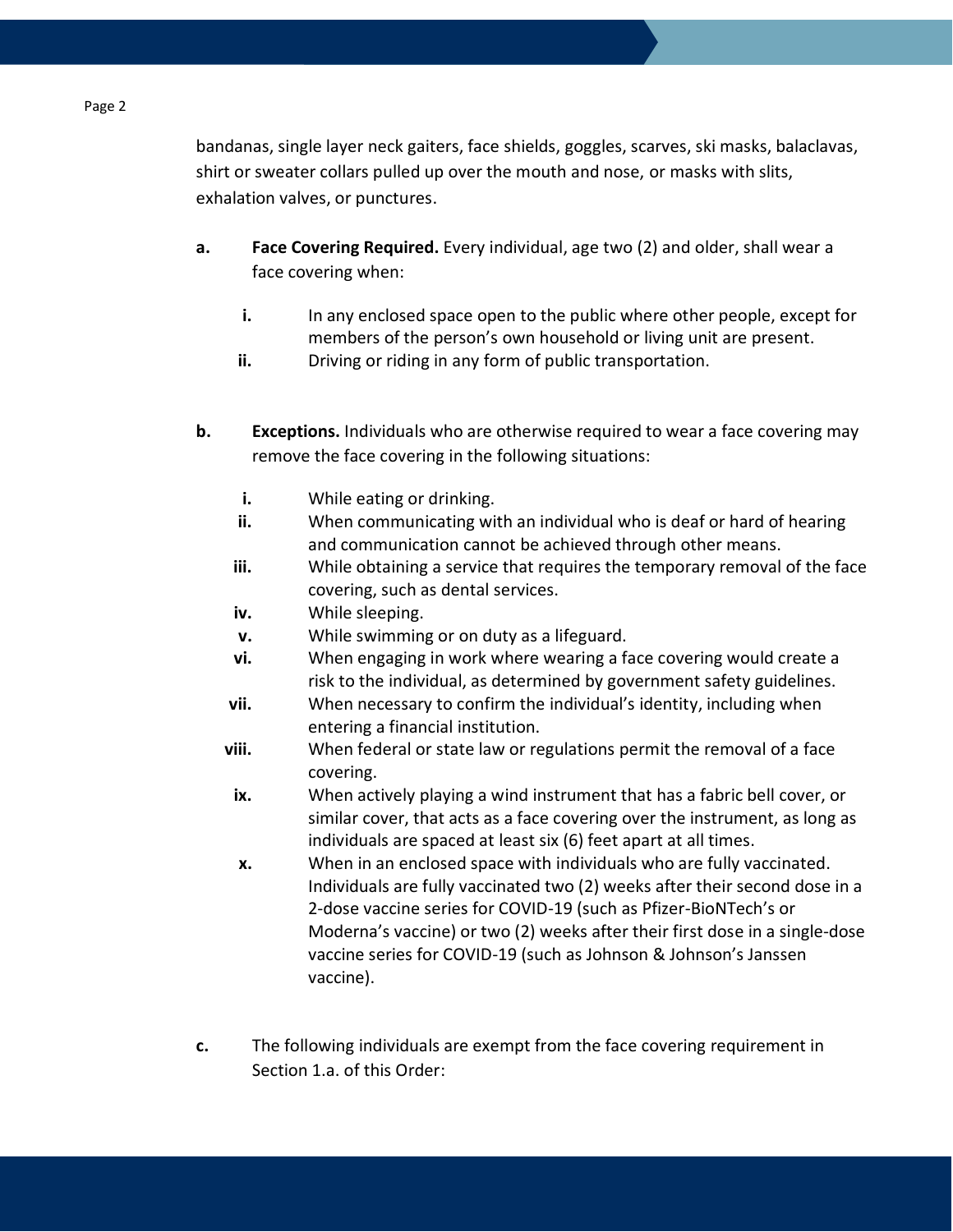- **i.** Children under the age of two (2).
- **ii.** Individuals who are unconscious, incapacitated, or otherwise unable to remove the face covering without assistance.
- **iii.** Individuals with medical conditions, intellectual or developmental disabilities, mental health conditions, or other sensory sensitivities that prevent the individual from wearing a face covering.
- **2.** All places subject to this Order must develop and implement a written protective measure policy and procedure that ensures employees are provided with and wear face coverings at all times when required under Section 1 of this Order.
- **3.** All places subject to this Order must post a sign in a visible location that notifies the public that face coverings are required upon entering the property. Residential properties (e.g., apartment buildings and condominiums) that have shared common indoor spaces (e.g., mailrooms, lobbies, hallways) open to the public are also required to post a sign in a visible location that notifies the public that face coverings are required upon entering the property. If preferred, PHMDC 's "Face Covering" sign is available for use at [https://publichealthmdc.com/coronavirus/recommendations-and](https://publichealthmdc.com/coronavirus/recommendations-and-guidance#business)[guidance#business.](https://publichealthmdc.com/coronavirus/recommendations-and-guidance#business)
- **4.** If any provision of this Order or its application to any person or circumstance is held to be invalid, then the remainder of the Order, including the application of such part or provision to other persons or circumstances, shall not be affected and shall continue in full force and effect. To this end, the provisions of this Order are severable.
- **5.** This Order shall become effective February 1, 2022 at 12:01 a.m. This Order shall remain in effect until March 1, 2022 at 12:01 a.m.

IT IS SO ORDERED.

Jarelffinnid

Janel Heinrich Health Officer, Public Health Madison & Dane County

Page 3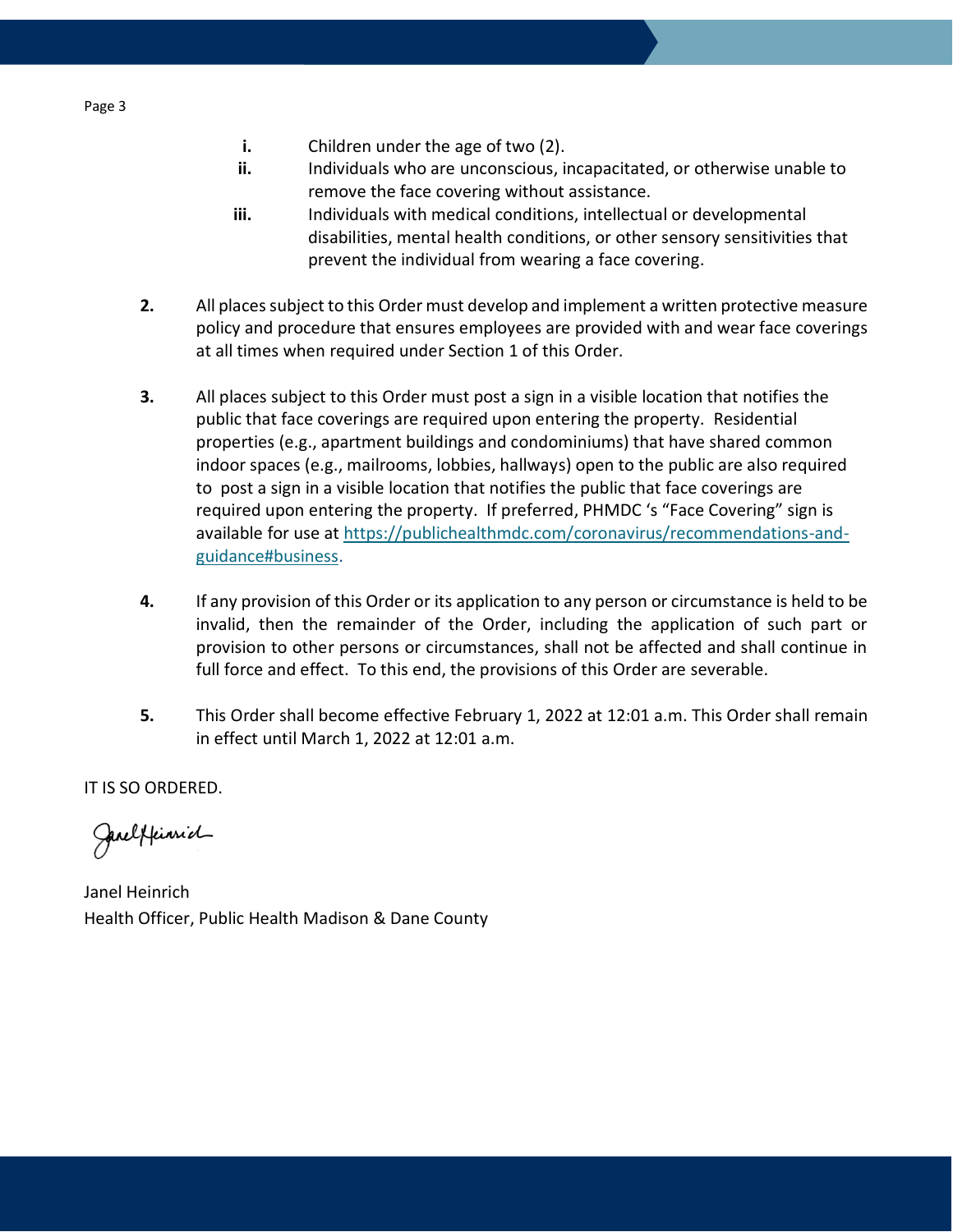

# **ORDEN DE SALUD PUBLICA DE MADISON Y EL CONDADO DE DANE**

**FECHA DE LA ORDEN:** 26 de Enero del 2022 Entra en vigencia el 1 de Febrero del 2022 a las 12:01 a.m.

### **ORDEN DE EMERGENCIA #7 PARA USO DE CUBIERTA FACIAL**

Desde que la Orden de Emergencia #6 para Uso de Cubierta Facial entró en vigencia, regiones de los Estados Unidos, incluyendo Wisconsin y el condado de Dane, ha experimentado un aumento en el número de personas que dieron positivo por COVID-19. Los niveles de casos y hospitalizaciones parecen estar estabilizándose en la mayoría de las áreas, pero los promedios de casos en el condado de Dane y la cantidad de personas hospitalizadas con COVID-19 en los hospitales del condado de Dane en este momento se mantienen en los niveles más altos que hemos visto durante la pandemia. Si bien las tasas actuales de infección y hospitalización por COVID-19 en el condado de Dane pueden estar comenzando a disminuir, siguen siendo muy altas. Actualmente hay 181 hospitalizaciones y 36 en UCI con COVID.

La altamente transmisible variante Omicron ha cambiado el panorama de COVID en nuestra comunidad. En comparación con cepas de anteriores, Omicron puede infectar más fácilmente a personas que tienen inmunidad previa (por vacunación o infección previa). Las dosis de refuerzo ahora son cada vez más importantes para disminuir la probabilidad de infección y resultados graves, particularmente a medida que aumenta la prevalencia de Omicron

Porque el uso de mascarillas es una capa importante de protección para disminuir la propagación de COVID, estamos extendiendo la orden para uso de cubierta facial.

Basado en lo anterior, yo, Janel Heinrich, Oficial de Salud Pública de Madison y el Condado de Dane, por la autoridad que me confieren las Leyes del Estado, incluyendo, pero no limitado a, Wis. Stats. Secs. 252.03 (1), (2) y (4), ordeno lo siguiente según sea necesario para prevenir, eliminar y controlar la propagación de COVID-19:

**1. Cubiertas Faciales.** Cubiertas faciales se refiere a un trozo de tela u otro material que se usa para cubrir la nariz y la boca por completo. Una cubierta facial debe estar asegurada a la cabeza con lazos, tiras para las orejas o bandas elásticas que van detrás de la cabeza y deben ajustarse en los lados de la cara, pero de manera cómoda. Las cubiertas faciales de tela deben estar hechas con dos o más capas de tela transpirable de tejido apretado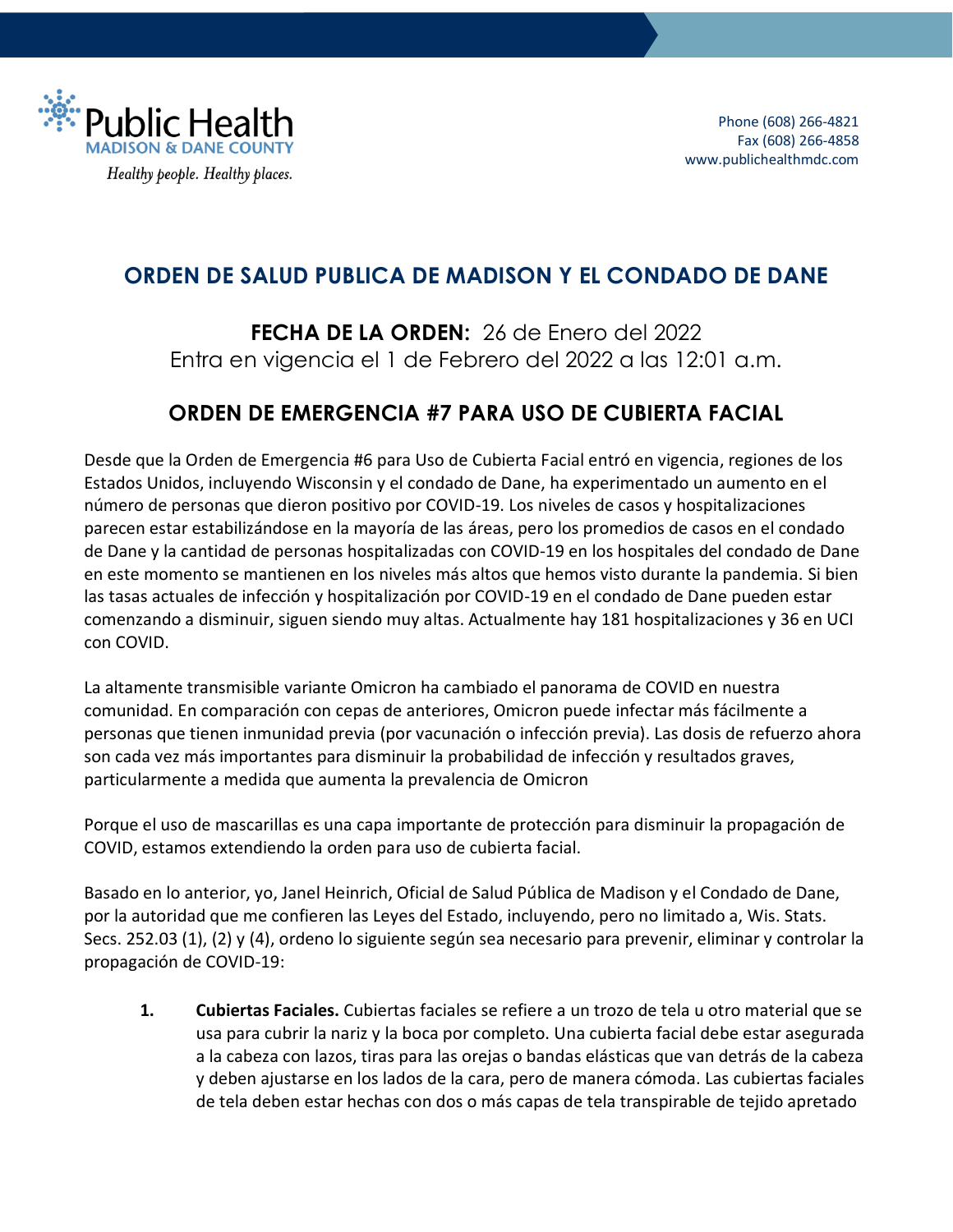(es decir, telas que no dejan pasar la luz cuando se sostienen contra una fuente de luz). Una cubierta facial no incluye pañuelos, polainas para el cuello de una sola capa, protectores faciales, gafas, bufandas, pasamontañas, cuellos de camisa o suéter subidos sobre la boca y la nariz, o máscaras con ranuras, válvulas de exhalación o perforaciones.

- **a. Se requiere cubierta facial.** Toda persona de (2) años o más, deberá usar una cubierta facial cuando:
	- **i.** En cualquier espacio cerrado abierto al público donde haya tras personas, excepto personas que vivan en la misma casa o unidad familiar.
	- **ii.** Al conducir o viajar en cualquier forma de transporte público.
- **b. Excepciones.** Las personas que de otro modo deban usar una cubierta facial pueden quitársela en las siguientes situaciones:
	- **i.** Mientras come o bebe.
	- **ii.** Cuando se comunica con una persona sorda o con problemas de audición y la comunicación no se puede lograr por otros medios.
	- **iii.** Al obtener un servicio que requiera removerse la cubierta facial de manera temporal, como los servicios dentales.
	- **iv.** Mientras duerme.
	- **v.** Mientras nada o esta de servicio como salvavidas.
	- **vi.** Al realizar un trabajo en el que el uso de una cubierta facial crearía un riesgo para la persona, según lo determinado por las pautas de seguridad del gobierno.
	- **vii.** Cuando sea necesario para confirmar la identidad de la persona, incluso al entrar a una institución financiera.
	- **viii.** Cuando las leyes o regulaciones federales o estatales permitan remover la cubierta facial.
	- **ix.** Cuando se toca energéticamente un instrumento de viento que tiene una cubierta de tela para la campana, o una cubierta similar, actúa como una cubierta sobre el instrumento, siempre que las personas estén separadas, por lo menos a seis (6) pies de distancia en todo momento.
	- **x.** Cuando se encuentre en un espacio cerrado con personas que estén completamente vacunadas. Las personas se consideran completamente vacunadas dos (2) semanas después de su segunda dosis en una serie de vacunas contra el COVID-19 (como la vacuna de Pfizer-BioNTech o Moderna) o dos (2) semanas después de su primera dosis en una vacuna contra el COVID-19 de dosis única (como la vacuna Janssen de Johnson & Johnson).